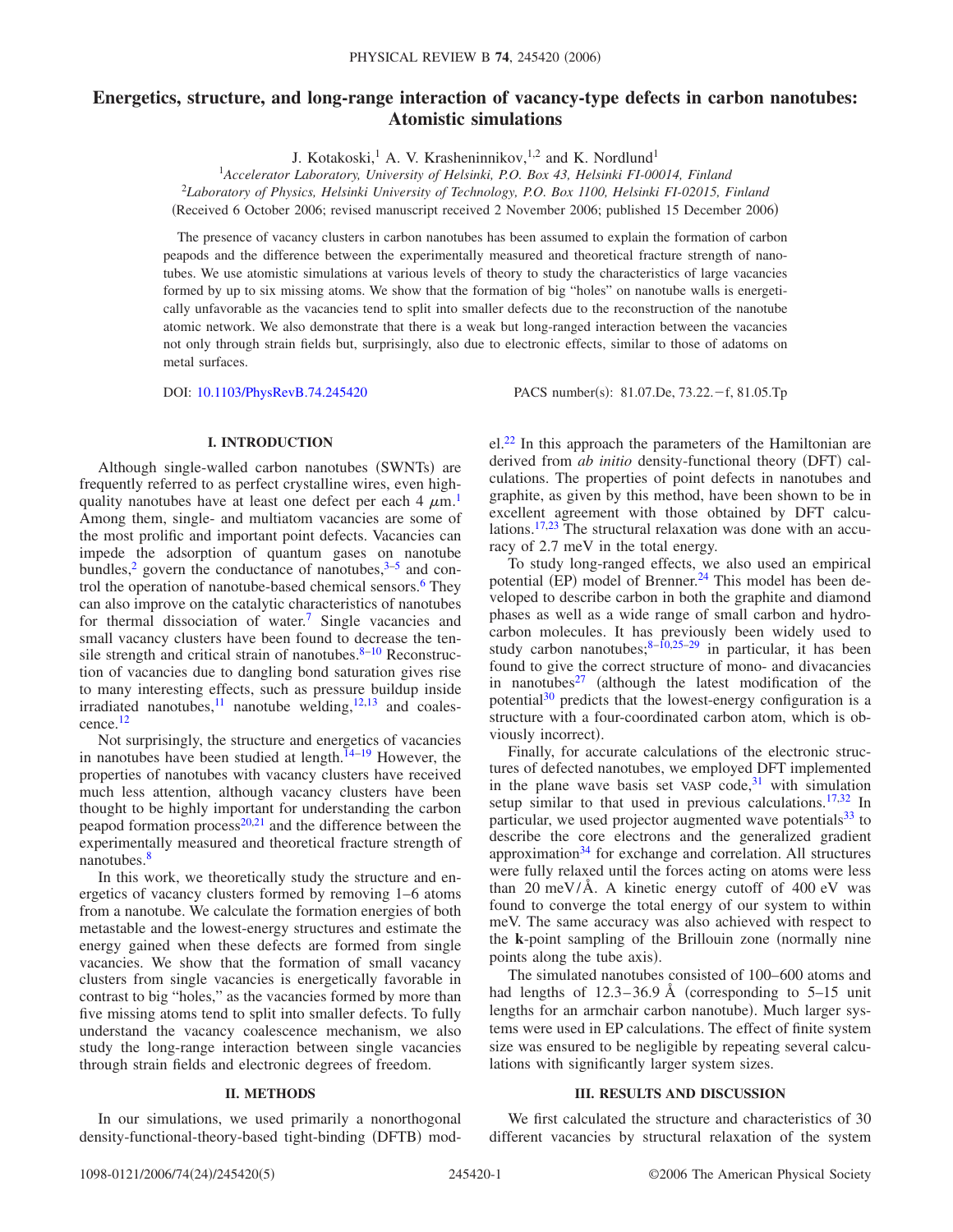<span id="page-1-0"></span>TABLE I. Formation energies of the vacancy structures calculated with the DFTB method. Values in parentheses give the number of atoms in carbon rings in defects. Subscripts show the number of dangling bonds in each ring. Orientations of defects ("parallel" || and "perpendicular"  $\perp$ ) are given as the orientation of the longest chain of missing atoms in each defect with respect to the nanotube axis.

|                                 | $E^{(f)}$ (eV) |         |       |
|---------------------------------|----------------|---------|-------|
| Defect structure                | Graphene       | (10,10) | (5,5) |
| $V_1(5-9_1)^{\perp}$            | 7.38           | 6.51    | 5.30  |
| $V_2(5-8-5)$                    | 7.52           | 5.25    | 4.03  |
| $V_2$ (5-5-5-7-7-7)             |                | 6.24    |       |
| $V_2(5-8-5)^{\perp}$            |                | 8.22    | 7.72  |
| $V_3(5-10,-5)^{  }$             | 10.67          | 8.70    | 6.77  |
| $V_3(5-10_1-5)^{\perp}$         |                | 10.42   | 8.70  |
| $V_4$ (5-7-7-5) <sup>  </sup>   | 14.07          | 7.67    | 6.37  |
| $V_4(5-7-7-5)^{\perp}$          |                | 9.04    |       |
| $V_4$ (5-5-5-9)                 |                | 10.32   |       |
| $V_5(5-5-5-11)$                 | 14.94          | 11.27   | 9.06  |
| $V_5(5-14_3-5)$                 |                | 12.55   |       |
| $V_6$ (5-7-6-7-5) <sup>  </sup> | 19.58          | 7.68    | 6.68  |
| $V_6$ (5-7-6-7-5)               |                | 9.42    | 7.61  |
| $V_6(5-7-6-7-5)^{\perp}$        |                | 13.27   |       |
| $V_6(18_6)$                     |                | 17.21   |       |

with the DFTB method. The defects were formed by removing 1–6 atoms from a pristine lattice with different atomic positions so that all possible configurations for the smallest vacancy clusters and the most likely configurations for the larger clusters (4–6 missing atoms) were included. We also considered some structures which can be obtained from the multivacancies by rearranging the atoms, as for example, the  $V_2$ (5-5-5-7-7-7) defect<sup>35</sup> related to the double-vacancy  $[V_2(5-8-5)]$  defect; the numbers stand for nonhexagonal rings present in the system. In our previous studies,  $36$  we ran molecular dynamics simulations for defected nanotubes, but did not observe formation of any other low-energy structures. Formation energies  $E^{(f)}$  of various stable and metastable configurations are presented in Table [I,](#page-1-0) and the atomic structures of several defects are shown in Fig. [1.](#page-1-1) For single and divacancies, the calculated formation energies are in a very good agreement with the published data. $14,17$  $14,17$ 

Atoms in the neighborhood of a vacancy defect recon-struct to saturate the dangling bonds if possible (see Fig. [1](#page-1-1)), similar to the vacancy behavior in graphene. $35,37,38$  $35,37,38$  $35,37,38$  The curvature allows the reconstruction to be stronger in nanotubes, shortening the bonds and locally decreasing the diameter of the SWNT. Due to the curvature, the minimum-energy structures for multivacancies in graphene and nanotubes may differ. For example, the lowest-energy configuration of a divacancy in a  $(10,10)$  SWNT is  $V_2(5-8-5)$ , in contrast to  $V_2$ (5-5-5-7-7-7) reported for graphene.<sup>35</sup> Depending on the tube diameter, the difference in energy proved to be 0.6–1 eV, which is in agreement with the DFT result  $(0.7 \text{ eV})$  for a  $(5,5)$  SWNT.<sup>19</sup>

<span id="page-1-1"></span>

FIG. 1. (Color online) Atomic structures of multivacancies on a (10,10) SWNT given by the DFTB method. Pentagons are colored in yellow (light gray), rings with more than six atoms in blue (slightly darker gray). Atoms with dangling bonds are represented as red (dark gray) balls. The atomic network of the pristine tube with the removed atoms is shown in the top right corner of each panel. The right part illustrates changes in the nanotube network.

The lowest-energy structure for a tetravacancy in armchair nanotubes *V*45-7-7-5- is also different from *V*45- 5-5-9), which has the lowest energy in graphene. $37$  Due to local shrinkage, the bonds perpendicular to the nanotube axis can shorten more easily, and therefore the energetically favored structures in nanotubes are those with the maximum number of perpendicular bonds. In graphite the circular structures are preferred because the stress can be shared in all directions on the plane.

The minimum-energy structure of a hexavacancy consists of two (5-7) defects separated by a perfect hexagon (see Fig. [1](#page-1-1)). The vacancy splits into two smaller defects accompanied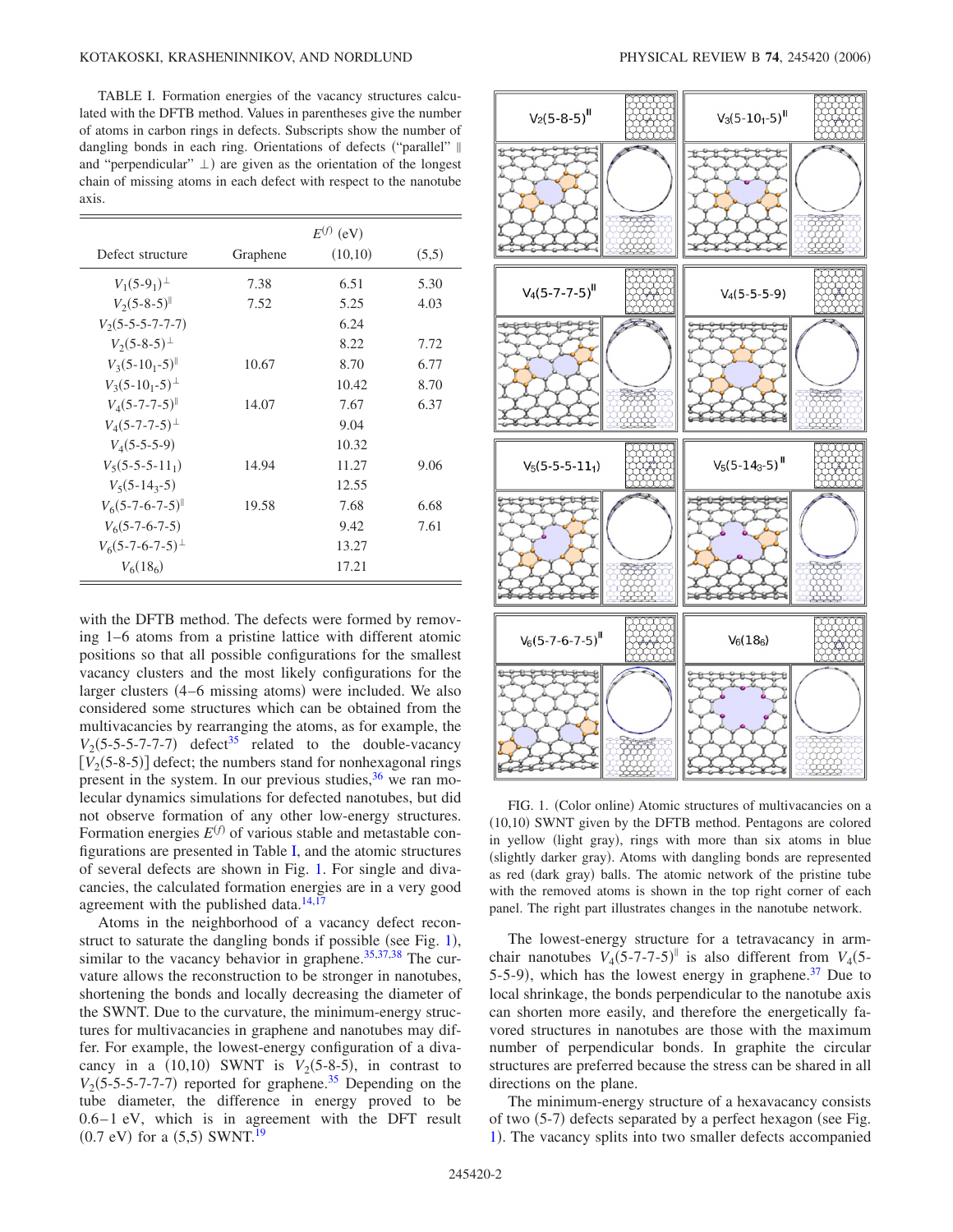<span id="page-2-0"></span>

FIG. 2. Energies (in eV) gained by coalescing monovacancies  $(V_1)$  to form higher-order defects  $(V_i)$  on a (10,10) SWNT, as given by the DFTB method.

by a strong reconstruction of the nanotube atomic structure. As the difference in  $E^{(f)}$  between this structure and the circular  $V_6(18_6)$  defect is nearly 10 eV on a  $(10,10)$  SWNT, it can be inferred that multivacancies formed by six or more missing atoms tend to split into smaller vacancies instead of growing. For multiwalled nanotubes the effect should be weaker due to lower curvature. Higher-order defects can still be formed by removing a group of atoms at once with highenergy impacts or chemical etching, especially with hydrogen termination. However, these defects can be expected to reconstruct into chainlike defects by migration of the undercoordinated atoms to saturate the dangling bonds, thus closing the holes. Note that pressure buildup inside irradiated nanotubes $11,39$  $11,39$  could not occur if big vacancy clusters were energetically favorable.

As multivacancies can be formed from migrating single vacancies (for example, under electron irradiation $11,36$  $11,36$ ), we also calculated the energy gained due to the coalescence of single vacancies into larger defects (see Fig. [2](#page-2-0)). The structures without dangling bonds (i.e., the ones with an even number of missing atoms) are clearly energetically the most favored; it costs less than 3.0 eV to add a single vacancy to odd-numbered multivacancies, whereas the energy needed to remove an atom from an even-numbered vacancy is more than 7.5 eV.

Because interaction between vacancies can affect their migration and coalescence, we studied in detail the effect of a vacancy on the nearby defects. Only single vacancies in nanotubes are mobile (the migration energy for a single vacancy in SWNTs is around 1.5  $eV<sub>1</sub><sup>17</sup>$  while for a divacancy the migration energy is around  $5$  eV), so that we limited our simulations to single vacancies.

We created two single vacancies in a  $(5.5)$  SWNT at different positions along the tube axis and circumference with several orientations, fully relaxed the atomic structure, and

<span id="page-2-1"></span>

FIG. 3. (Color online) Difference in the vacancy formation energy in a (5,5) nanotube (two single vacancies) as a function of separation between the defects for two orientations as calculated with the DFTB method. The insets show the energy at large separations as calculated with both the DFTB and EP models. The arrows visualize the correspondence between the plot points and the atomic structures.

calculated the difference in the total energy with respect to the infinite separation between the defects as a function of the distance between the vacancies. The difference in vacancy formation energy  $E^{(f)}$  (the same as the difference in the total energies) as a function of vacancy separation is shown in Fig. [3.](#page-2-1) When two vacancies are oriented along the tube axis, the energy goes down at small separations. The metastable defect configuration shown in the upper left corner in Fig.  $3(b)$  $3(b)$  was also found in graphene,<sup>40</sup> although in the case of nanotubes the curvature resulted in the elevation of two C atoms.

The results clearly indicate that there is a long-ranged interaction between the vacancies in the 10 meV range, which can be either attractive or repulsive. Qualitatively similar results were obtained for several different orientations of the vacancies. Interestingly enough, for some orientations of the vacancies, we found a nonmonotonic (sawtooth) dependence of the energy on the defect separation.

Simulations with the EP model gave qualitatively the same results as with the DFTB method at small separations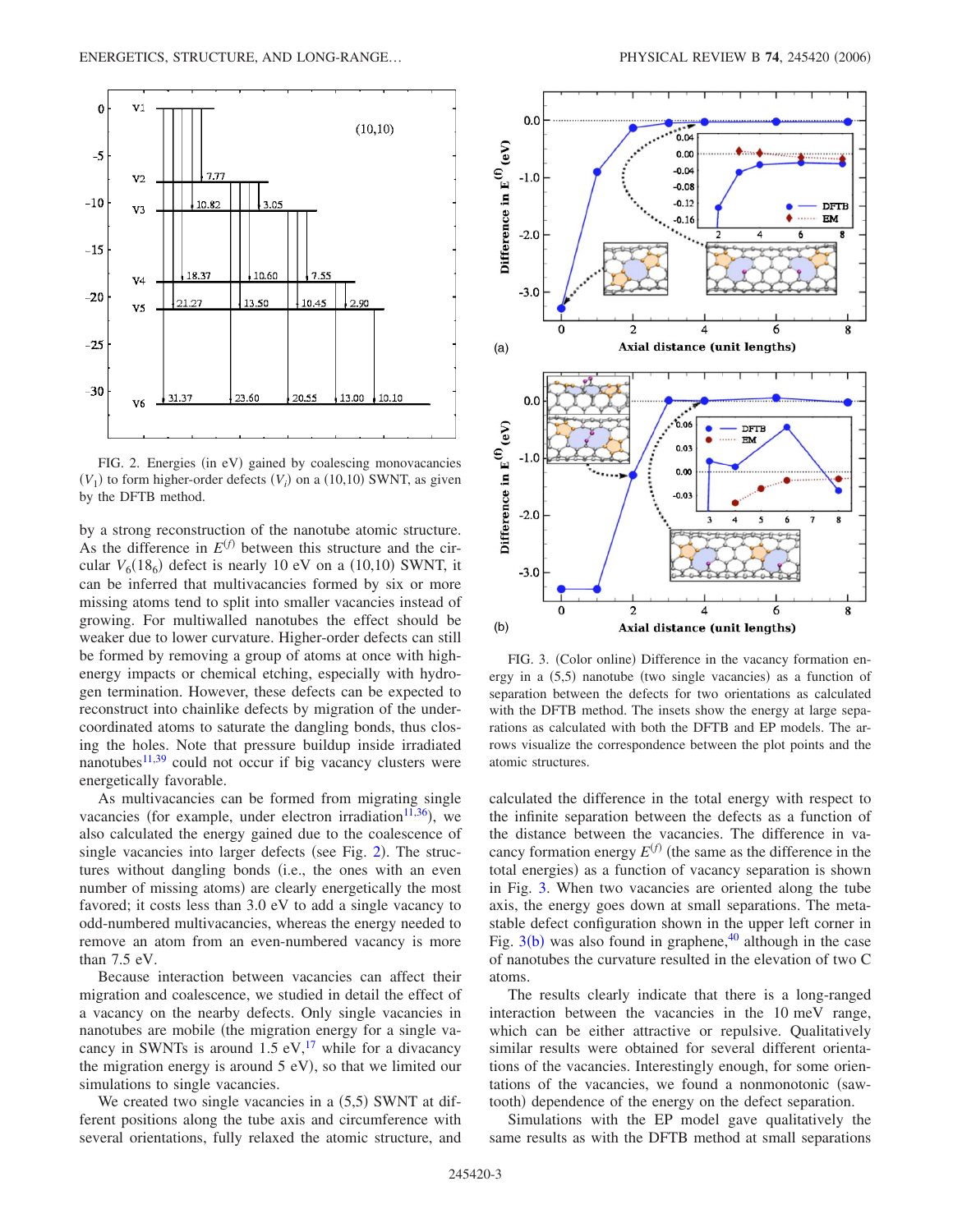<span id="page-3-0"></span>

FIG. 4. (Color) (a) Strain fields near a single vacancy in graphene as given by the EP method. (b) Sketch illustrating the effect of vacancy orientation on the type of the interaction (repulsive or attractive) between two single vacancies in graphene.

between the vacancies, but the dependencies at large distances were different. As the interaction can originate from the overlap of the strain fields created by each defect, to understand the origin of the interaction, we computed the local pressure on atoms near a vacancy by evaluating the virials<sup>41</sup> with the EP model. We considered a graphene sheet, and nanotubes with various chiralities. We found that two separate strain fields surround a single vacancy (see Fig. [4](#page-3-0)). The first field corresponds to the region where the bonds are shortened due to a new bond at the pentagon (blue and cyan atoms). The second field, oriented perpendicular to the first one, corresponds to the region where the bonds are stretched (yellow and red atoms). In nanotubes the fields are mixed and have shorter ranges due to the curvature-enhanced structure relaxation in the transverse direction. A partial compensation of the strain (and thus gain in energy when strain fields with opposite signs overlap) results in attraction between the vacancies, while the overlap of the fields of the same sign gives rise to repulsion.

Overall, we found a qualitative agreement between the results obtained with both DFTB and EP methods, except for the areas with energy oscillations found in the DFTB model. Careful analysis of the electronic structure of the SWNT with a single vacancy revealed that the energy oscillations come from the standing electron waves at the Fermi energy near the vacancy, as predicted earlier<sup>42</sup> and experimentally confirmed<sup>43</sup> for nanotubes with irradiation-induced defects.

To get more insight into the electronic structure, we calculated the spatial distribution of the electron density in the energy range of 0.3 eV near the Fermi level with the DFT method. The results are presented in Fig. [5.](#page-3-1) The clearly observable electronic superstructure near the defect results in a nonmonotonic vacancy-vacancy interaction, as a slightly different amount of electron density is available for making a new bond at the pentagon of the second vacancy. A similar phenomenon—substrate-mediated long-ranged oscillatory interaction—was previously reported for adatoms on metal surfaces.<sup>44</sup> However, this result is somewhat unexpected for carbon nanotubes with a relatively small density of states at the Fermi level. Moreover, our simulations<sup>45</sup> indicate that there exists an electronic interaction between defects in not only metallic but also semiconducting nanotubes. As individual vacancy gives rise to a peak in the density of states

<span id="page-3-1"></span>

FIG. 5. (Color online) Isometric plot of the electron density near the Fermi level around a single vacancy in a (5,5) SWNT, as calculated by the plane wave DFT method. (a) Top view; (b) side view.

near the Fermi level, the defect-defect interaction should split the peak into two close peaks, thus opening a way for defect-mediated band-structure engineering.

Vacancy-vacancy interaction through the strain field and electronic degrees of freedom should change the migration of vacancies, especially at low temperatures. The interplay between two different vacancy-vacancy interaction mechanisms results in a complicated energy profile. When the electronic effects are weak, the interaction can be either repulsive if the overlapping strain fields are of the same sign or attractive if the vacancy orientation is different so that the fields compensate each other. Overall, the compensation of two strain fields of opposite signs near two nearby defects favors formation of divacancies from single vacancies, while electronic effects may give rise to a correlated distribution of defects, similar to adatoms on metal surfaces,<sup>44</sup> which can be used for engineering the local electronic structure of nanotubes with defects. We believe our results are general and are relevant for all kinds of single-walled nanotubes and multiwalled nanotubes with small diameters.

#### **IV. CONCLUSIONS**

In this work, by atomistic simulations we studied the structure and energies of large vacancy clusters and showed that, although the formation of small vacancy clusters from isolated vacancies is energetically favorable, the existence of big holes is not, as the vacancies formed by more than five missing atoms tend to split into smaller defects due to the reconstruction of the nanotube atomic network. This explains why the nanotubes irradiated at high temperatures preserve their tubular shape but contract locally,  $11,36$  $11,36$  while at low temperatures the nanotubes are quickly destroyed. The existence of the optimum temperature for peapod formation can be understood in terms of splitting of big vacancy clusters into smaller defects, so that big holes required for the diffusion of fullerenes inside nanotubes disappear. As the network reconstruction is more efficient in small-diameter nanotubes, our results also explain experimental observations<sup>21</sup> that it is easier to close holes in nanotubes with small diameters. We stress, however, that for full understanding of the reversible hole engineering in carbon nanotubes $2<sup>1</sup>$  the knowledge on the energy barriers separating various configurations is required, which is beyond the scope of our work. We would also like to point out that, although big vacancy clusters are energetically unfavorable, they can appear at low temperatures due to